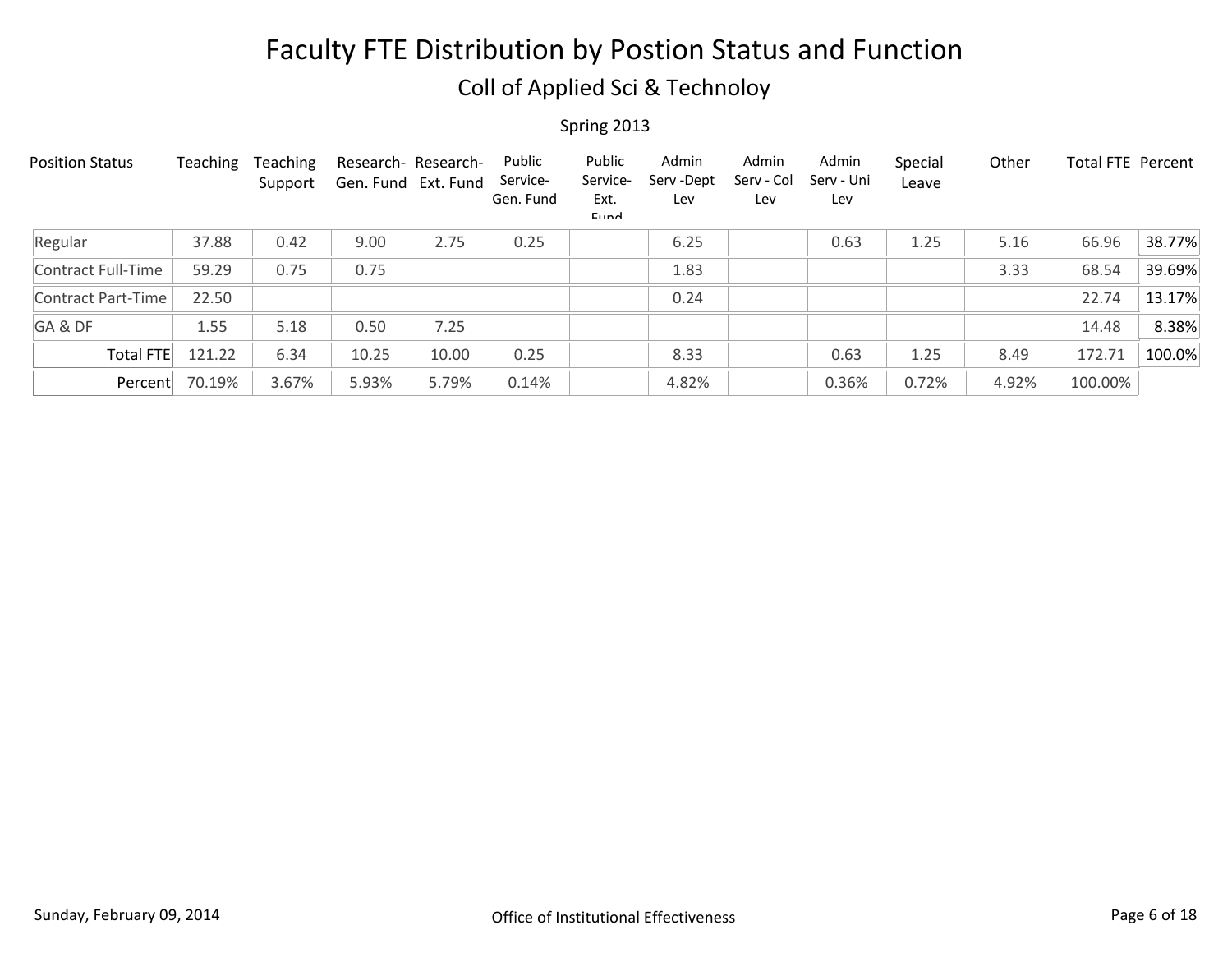## Coll of Architecture & Planning

| <b>Position Status</b> | Teaching | Teaching<br>Support | Research- Research-<br>Gen. Fund Ext. Fund |       | Public<br>Service-<br>Gen. Fund | Public<br>Service-<br>Ext.<br>Eund | Admin<br>Serv-Dept<br>Lev | Admin<br>Serv - Col<br>Lev | Admin<br>Serv - Uni<br>Lev | Special<br>Leave | Other | Total FTE Percent |        |
|------------------------|----------|---------------------|--------------------------------------------|-------|---------------------------------|------------------------------------|---------------------------|----------------------------|----------------------------|------------------|-------|-------------------|--------|
| Regular                | 30.48    |                     | 6.38                                       | 0.42  |                                 |                                    | 2.25                      | 2.25                       |                            | 1.25             | 4.13  | 47.15             | 68.04% |
| Contract Full-Time     | 9.90     |                     | 0.75                                       |       |                                 |                                    |                           |                            |                            |                  |       | 10.90             | 15.72% |
| Contract Part-Time     | 5.00     |                     |                                            |       |                                 |                                    |                           |                            |                            |                  |       | 5.00              | 7.22%  |
| GA&DF                  |          | 5.25                |                                            | 0.50  |                                 |                                    |                           |                            |                            |                  |       | 6.25              | 9.02%  |
| Total FTE              | 45.38    | 5.25                | 7.13                                       | 0.92  |                                 |                                    | 2.25                      | 2.25                       |                            | 1.25             | 4.13  | 69.29             | 100.0% |
| Percent                | 65.48%   | 7.58%               | 10.28%                                     | 1.32% |                                 |                                    | 3.25%                     | 3.25%                      |                            | 1.80%            | 5.95% | 100.00%           |        |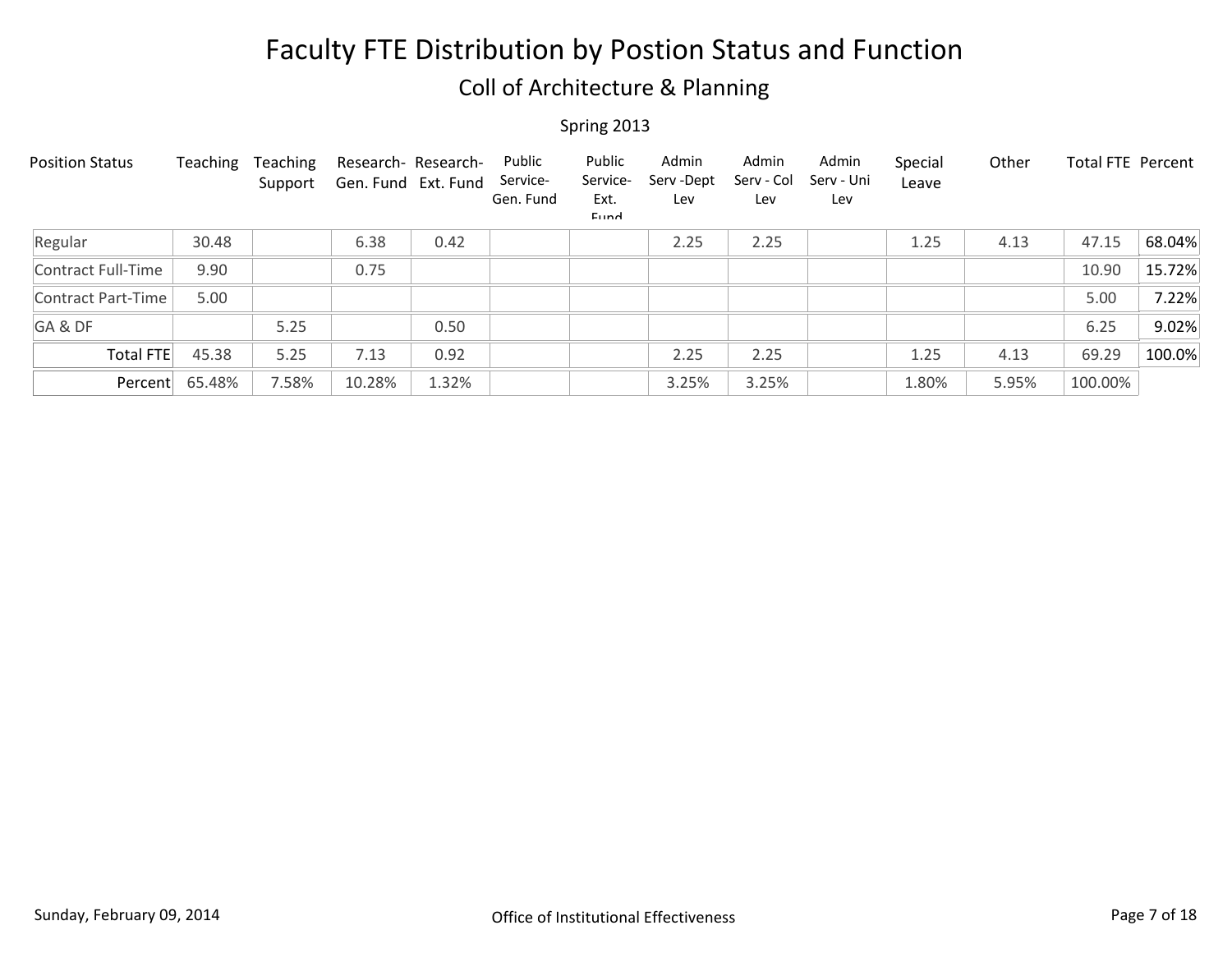### Coll of Comm Info & Media

| <b>Position Status</b> | Teaching | Teaching<br>Support | Research- Research-<br>Gen. Fund Ext. Fund |       | Public<br>Service-<br>Gen. Fund | Public<br>Service-<br>Ext.<br>Eund | Admin<br>Serv-Dept<br>Lev | Admin<br>Serv - Col<br>Lev | Admin<br>Serv - Uni<br>Lev | Special<br>Leave | Other | <b>Total FTE Percent</b> |        |
|------------------------|----------|---------------------|--------------------------------------------|-------|---------------------------------|------------------------------------|---------------------------|----------------------------|----------------------------|------------------|-------|--------------------------|--------|
| Regular                | 21.72    | 1.17                | 8.17                                       | 0.00  | 0.71                            |                                    | 2.00                      | 0.21                       | 0.33                       | 1.00             | 2.13  | 37.80                    | 41.55% |
| Contract Full-Time     | 25.92    |                     |                                            |       | 0.25                            |                                    | 1.25                      |                            |                            |                  | 3.83  | 31.50                    | 34.63% |
| Contract Part-Time     | 13.92    |                     |                                            |       |                                 |                                    |                           |                            |                            |                  |       | 13.92                    | 15.30% |
| GA&DF                  | 3.75     | 4.00                |                                            |       |                                 |                                    |                           |                            |                            |                  |       | 7.75                     | 8.52%  |
| <b>Total FTE</b>       | 65.30    | 5.17                | 8.17                                       | 0.00  | 0.96                            |                                    | 3.25                      | 0.21                       | 0.33                       | 1.00             | 5.96  | 90.97                    | 100.0% |
| Percent                | 71.78%   | 5.68%               | 8.98%                                      | 0.00% | 1.05%                           |                                    | 3.57%                     | 0.23%                      | 0.37%                      | 1.10%            | 6.55% | 100.00%                  |        |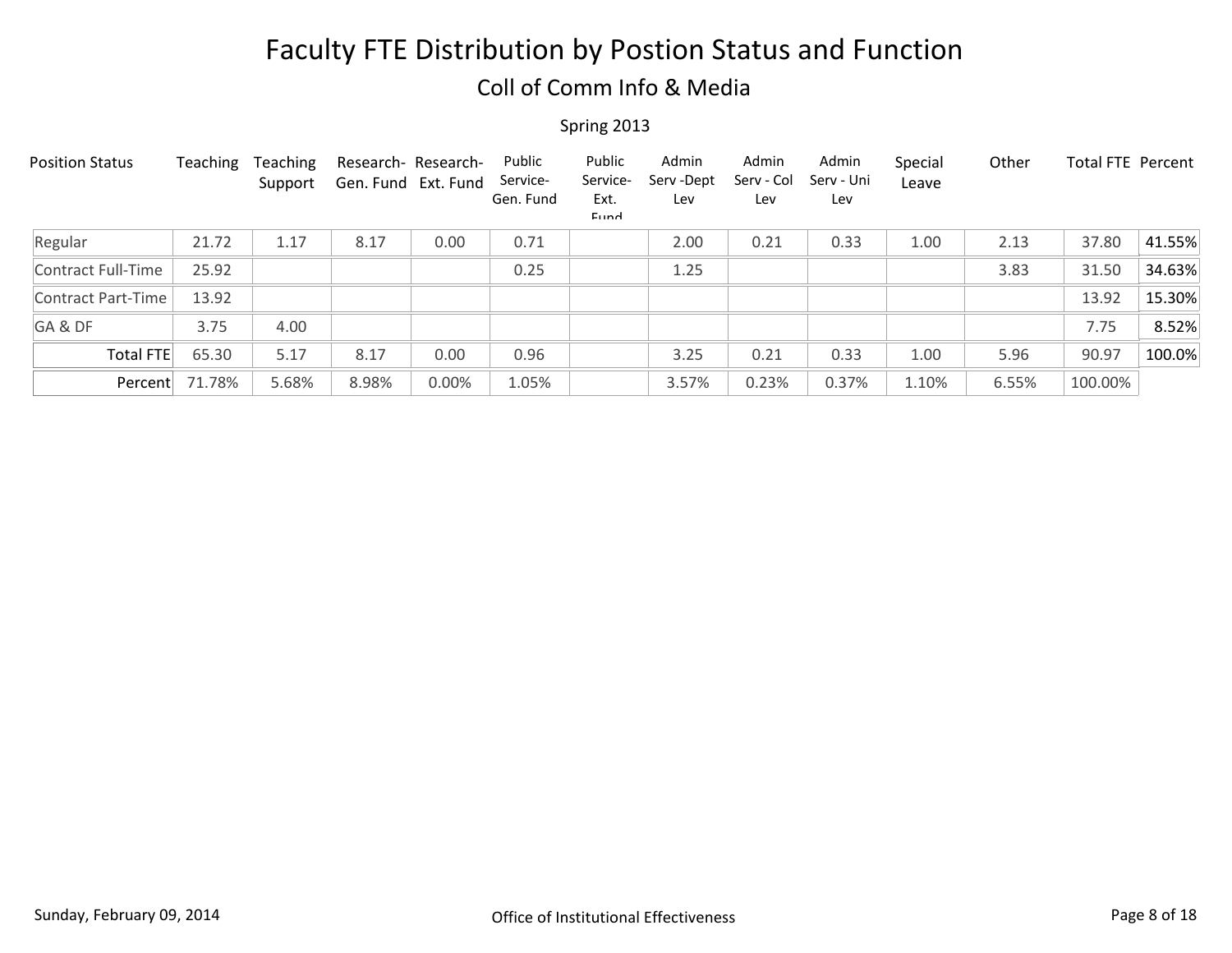### Coll of Fine Arts

| <b>Position Status</b> | Teaching | Teaching<br>Support | Research- Research-<br>Gen. Fund Ext. Fund | Public<br>Service-<br>Gen. Fund | Public<br>Service-<br>Ext.<br>Eund | Admin<br>Serv - Dept<br>Lev | Admin<br>Serv - Col<br>Lev | Admin<br>Serv - Uni<br>Lev | Special<br>Leave | Other | <b>Total FTE Percent</b> |        |
|------------------------|----------|---------------------|--------------------------------------------|---------------------------------|------------------------------------|-----------------------------|----------------------------|----------------------------|------------------|-------|--------------------------|--------|
| Regular                | 78.01    | 1.92                |                                            |                                 |                                    | 3.83                        | 0.75                       |                            |                  | 1.92  | 87.43                    | 71.41% |
| Contract Full-Time     | 17.79    |                     |                                            |                                 |                                    |                             |                            |                            |                  | 1.17  | 19.21                    | 15.69% |
| Contract Part-Time     | 13.54    |                     |                                            |                                 |                                    |                             |                            |                            |                  | 0.75  | 14.29                    | 11.67% |
| GA&DF                  |          | 1.50                |                                            |                                 |                                    |                             |                            |                            |                  |       | 1.50                     | 1.23%  |
| Total FTE              | 109.34   | 3.42                |                                            |                                 |                                    | 3.83                        | 0.75                       |                            |                  | 3.83  | 122.42                   | 100.0% |
| Percent                | 89.31%   | 2.79%               |                                            |                                 |                                    | 3.13%                       | 0.61%                      |                            |                  | 3.13% | 100.00%                  |        |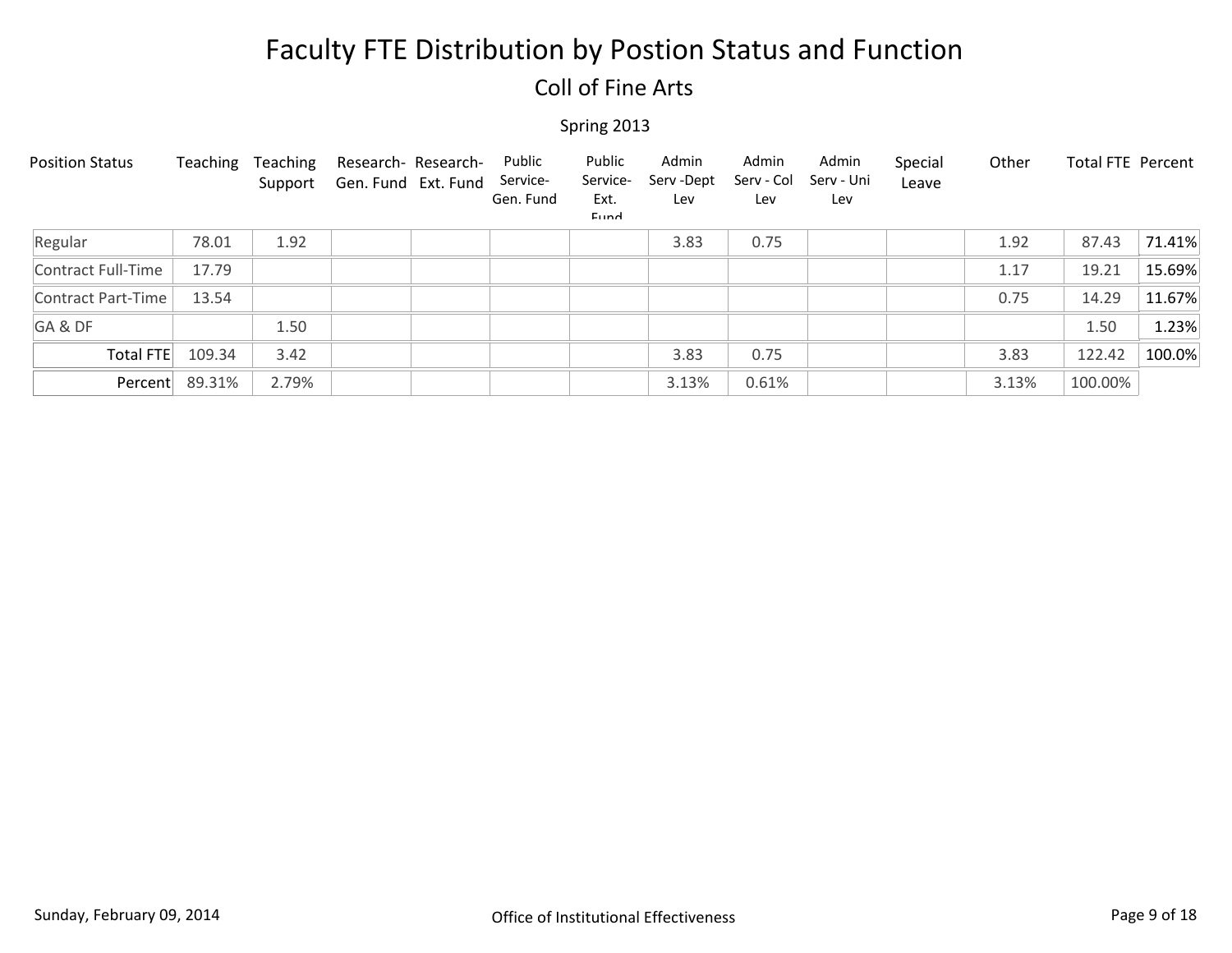### Coll of Sciences & Humanities

| <b>Position Status</b> | Teaching | <b>Teaching</b><br>Support | Research- Research-<br>Gen. Fund Ext. Fund |       | Public<br>Service-<br>Gen. Fund | Public<br>Service-<br>Ext.<br>Eund | Admin<br>Serv-Dept<br>Lev | Admin<br>Serv - Col<br>Lev | Admin<br>Serv - Uni<br>Lev | Special<br>Leave | Other | Total FTE Percent |        |
|------------------------|----------|----------------------------|--------------------------------------------|-------|---------------------------------|------------------------------------|---------------------------|----------------------------|----------------------------|------------------|-------|-------------------|--------|
| Regular                | 154.67   |                            | 42.23                                      | 5.15  | 1.00                            |                                    | 14.55                     | 0.25                       | 1.00                       | 5.24             | 17.55 | 244.55            | 53.79% |
| Contract Full-Time     | 117.85   |                            |                                            | 0.25  |                                 |                                    | 2.00                      |                            |                            |                  | 1.95  | 122.38            | 26.92% |
| Contract Part-Time     | 39.79    |                            |                                            |       |                                 |                                    | 0.25                      | 0.50                       |                            |                  |       | 40.54             | 8.92%  |
| GA&DF                  | 14.52    | 19.98                      | 5.00                                       | 2.00  |                                 |                                    | 0.50                      |                            |                            |                  | 0.92  | 47.16             | 10.37% |
| <b>Total FTE</b>       | 326.82   | 19.98                      | 47.23                                      | 7.40  | 1.00                            |                                    | 17.30                     | 0.75                       | 1.00                       | 5.24             | 20.41 | 454.63            | 100.0% |
| Percent                | 71.89%   | 4.39%                      | 10.39%                                     | 1.63% | 0.22%                           |                                    | 3.80%                     | 0.16%                      | 0.22%                      | 1.15%            | 4.49% | 100.00%           |        |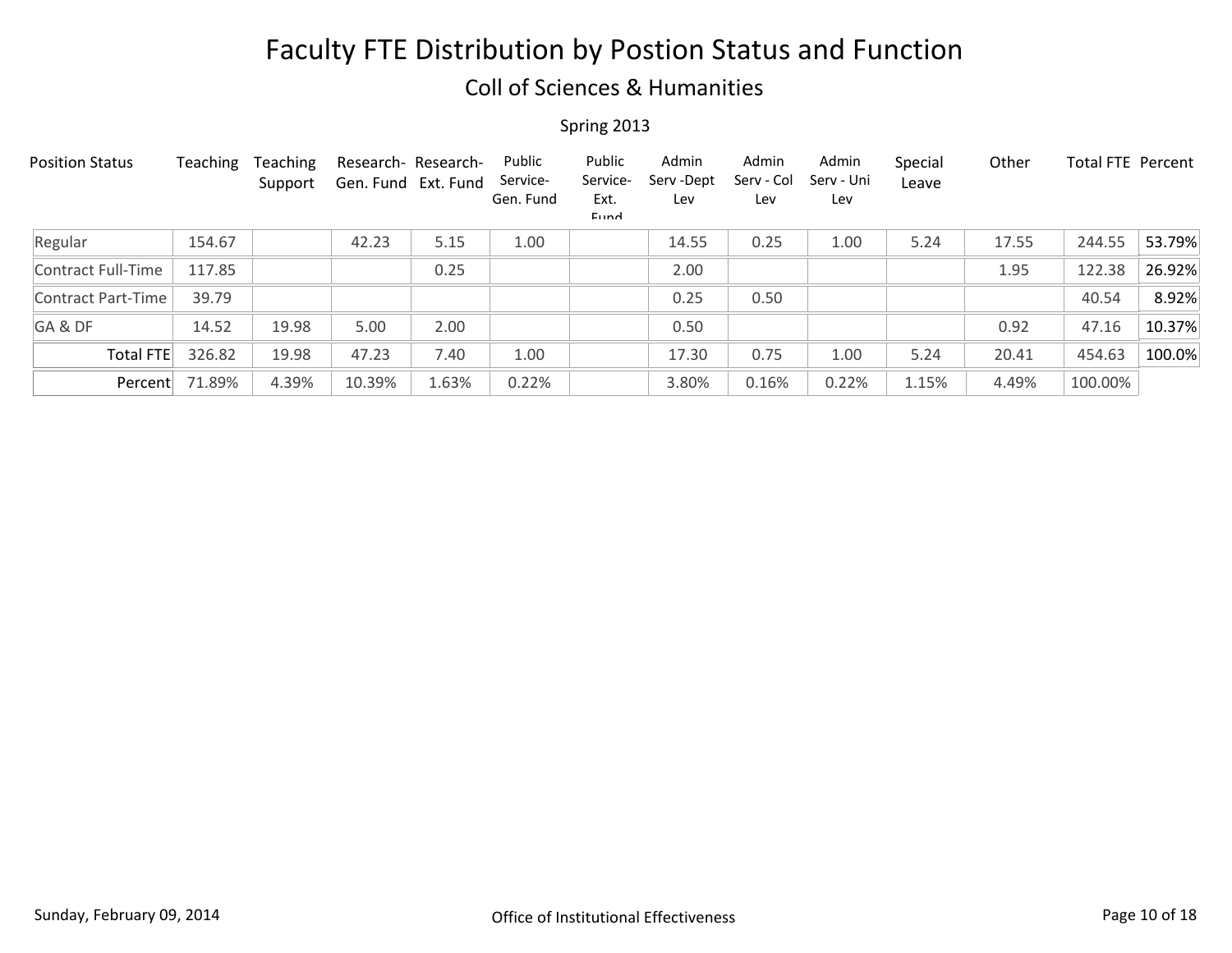### Miller Coll of Business

| <b>Position Status</b> | Teaching | <b>Teaching</b><br>Support | Research- Research-<br>Gen. Fund Ext. Fund |       | Public<br>Service-<br>Gen. Fund | Public<br>Service-<br>Ext.<br>Eund | Admin<br>Serv-Dept<br>Lev | Admin<br>Serv - Col<br>Lev | Admin<br>Serv - Uni<br>Lev | Special<br>Leave | Other | <b>Total FTE Percent</b> |        |
|------------------------|----------|----------------------------|--------------------------------------------|-------|---------------------------------|------------------------------------|---------------------------|----------------------------|----------------------------|------------------|-------|--------------------------|--------|
| Regular                | 43.50    | 0.25                       | 15.17                                      | 0.42  |                                 |                                    | 1.75                      | 0.25                       | 0.50                       | 1.25             | 1.92  | 65.50                    | 69.51% |
| Contract Full-Time     | 15.50    |                            |                                            |       |                                 |                                    |                           |                            |                            |                  | 0.25  | 15.75                    | 16.72% |
| Contract Part-Time     | 7.48     |                            |                                            |       |                                 |                                    |                           |                            |                            |                  |       | 7.48                     | 7.93%  |
| GA&DF                  |          | 4.25                       | 1.25                                       |       |                                 |                                    |                           |                            |                            |                  |       | 5.50                     | 5.84%  |
| Total FTE              | 66.48    | 4.50                       | 16.42                                      | 0.42  |                                 |                                    | 1.75                      | 0.25                       | 0.50                       | 1.25             | 2.17  | 94.23                    | 100.0% |
| Percent                | 70.55%   | 4.78%                      | 17.42%                                     | 0.44% |                                 |                                    | 1.86%                     | 0.27%                      | 0.53%                      | 1.33%            | 2.30% | 100.00%                  |        |